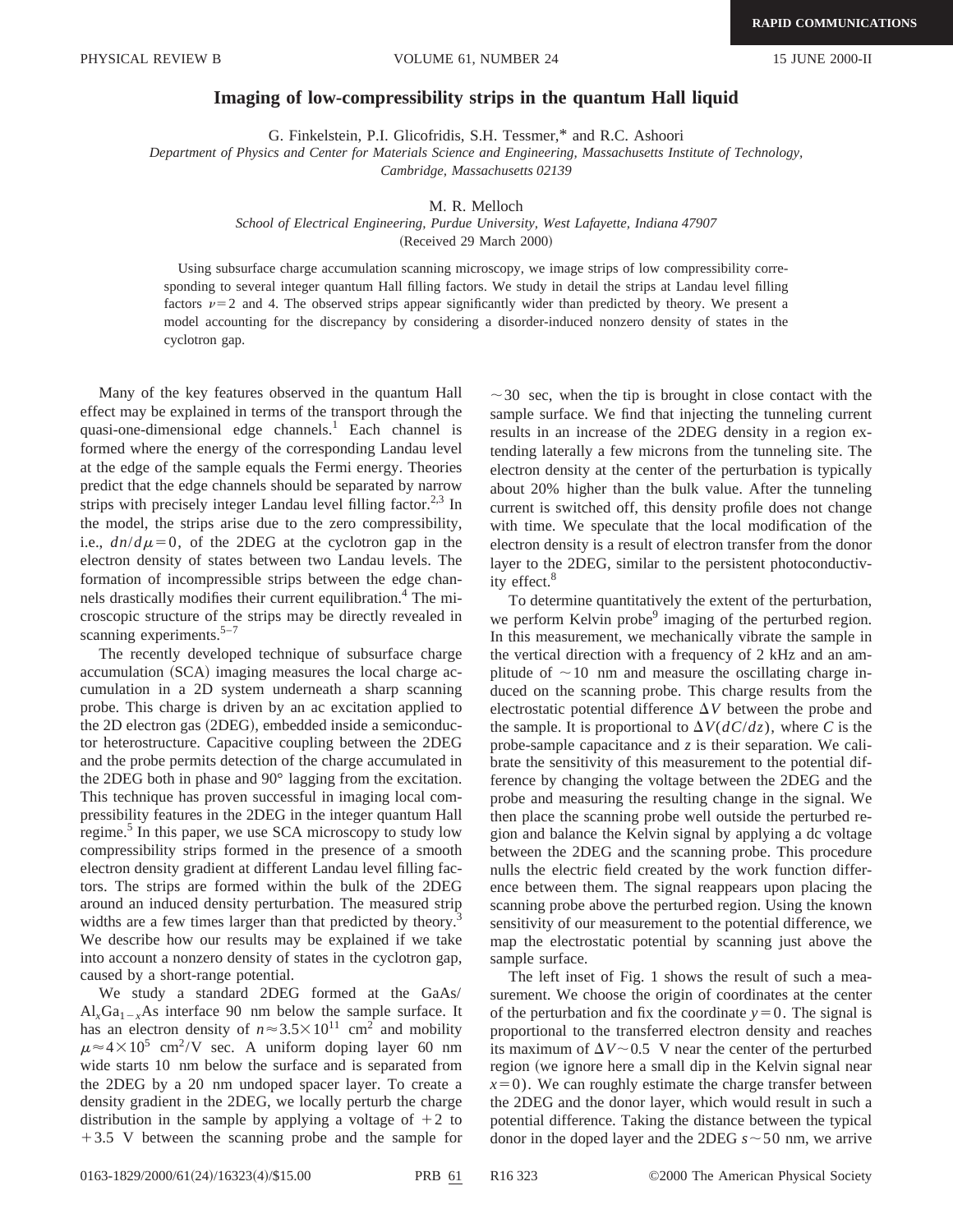

FIG. 1. The SCA measurements at different magnetic fields around  $\nu=4$  across the area of enhanced density. The curves are offset for clarity. Left inset: the Kelvin probe signal. Right inset: a schematic description of the SCA technique.

at  $\Delta n = \Delta V \epsilon / 4 \pi \epsilon s \sim 5 \times 10^{11} / \text{cm}^2$  as an estimate of the electron density transferred from the donors to the 2DEG at the center of the perturbed area. We may alternatively estimate the density enhancement from the range of magnetic fields  $\Delta B \sim 1$  T, where we observe the SCA anomaly at  $\nu=4$  (see later in the text), as  $\Delta n = \nu \Delta B e/hc \sim 1 \times 10^{10}/\text{cm}^2$ . The discrepancy between the estimates probably indicates that most of the charge is transferred within the donor layer and not from the donor layer to the 2DEG. This extra charge transfer contributes to the Kelvin signal, but does not change the 2DEG density. Also, the charge could be transferred to the 2DEG from the sample surface. This would halve the result of the first estimate. At present, we cannot determine the precise charge balance within the various layers of the sample contributing to the Kelvin probe signal.

We now describe SCA imaging. $5$  The technique is depicted schematically in the right inset of Fig. 1. In this measurement we apply a small ac excitation (typically  $3$  mV RMS in the linear response regime) at a frequency of  $10-$ 100 kHz, to an ohmic contact at the edge of the 2DEG. As a result, an electric charge flows in and out from the 2DEG. We monitor the charging of the 2DEG locally by placing a sharp scanning probe at a small distance  $(\sim 10 \text{ nm})$  from the sample surface. The charge induced on the scanning probe is proportional to the change in the 2DEG density. We measure this charge using a sensitive cryogenic charge amplifier. The contrast in the SCA images indicates that different regions of the 2DEG charge differently, due to variations in either local compressibility or conductivity. Below, we discuss both situations.

The SCA measurement performed at zero magnetic field does not show any structure in the region of study, despite the induced density perturbation. Indeed, at zero field the 2DEG compressibility does not depend on the electron density, and its conductivity is high enough so that the sample charges fully during the excitation cycle. The situation changes when we apply a large magnetic field. The SCA images at several different magnetic fields are presented on a gray scale in Fig. 2. In magnetic fields around  $B=8$  T ( $\nu$ )



FIG. 2.  $13 \times 13$   $\mu$ m SCA images at different magnetic fields near  $\nu=2$  presented on a gray scale. The left and right images correspond to the in-phase and 90° lagging SCA signals, respectively. The measurements are performed at magnetic fields of  $(a)$  $B=8.0$  T, (b)  $B=8.1$  T, and (c)  $B=8.2$  T. (a) and (c) represent the limiting cases where the SCA signal is dominated by compressibility or resistivity, respectively. The data are taken at a different location than Fig. 1.

 $=$  2 in the bulk of the sample is reached at *B* $\approx$  7 T) a ring feature appears in the SCA image. The magnitude of the SCA signal is higher inside and outside the ring than on the ring itself. As the field increases, the ring shrinks, moving toward the center of the perturbed area. The results of a similar SCA measurement near  $\nu=4$  on a different region of the sample (prepared in the same manner) are shown in Fig. 1. Here we present only the signal measured on a single line  $(y=0)$  across the diameter of the ring. As in Fig. 2, we may trace the shrinkage of the ring as the field increases (see feature marked by arrows, upper curves of Fig. 1). At even higher magnetic fields the charging signal in the interior of the ring drops, forming a circular depression in the SCA signal [Fig. 1, two lower curves; Fig.  $2(c)$ ].

If the scanning probe were located just above an incompressible region, the 2DEG below would not charge and discharge with the weak ac excitation. Thus in a region of low compressibility, we detect a SCA minimum.<sup>10</sup> We attribute the SCA minimum (Fig. 1) at  $B=4$  T to a low compressibility strip formed in the region of filling factor  $\nu=4$ . At higher field,  $\nu=4$  corresponds to a higher electron density, causing the ring to move up the density gradient and shrink toward the center. The position of the  $\nu=4$  strip shifts by  $\approx$  200 nm as we step the magnetic field by 0.1 T. At v  $=4$ , this change in magnetic field corresponds to a 1  $\times 10^{10}/\text{cm}^2$  change in the electron density. Therefore, we estimate the magnitude of the electron density gradient  $dn/dx \approx 5 \times 10^{10}$ /cm<sup>2</sup> $\mu$ m in the case of Figs. 1 and 3. The value of the density gradient depends on the specific realization of the density perturbation. In particular, in the region imaged at Fig. 2, it is five times smaller,  $dn/dx \approx 1$  $\times 10^{10}$ /cm<sup>2</sup>  $\mu$ m.

A suppression of the high frequency SCA signal at a cer-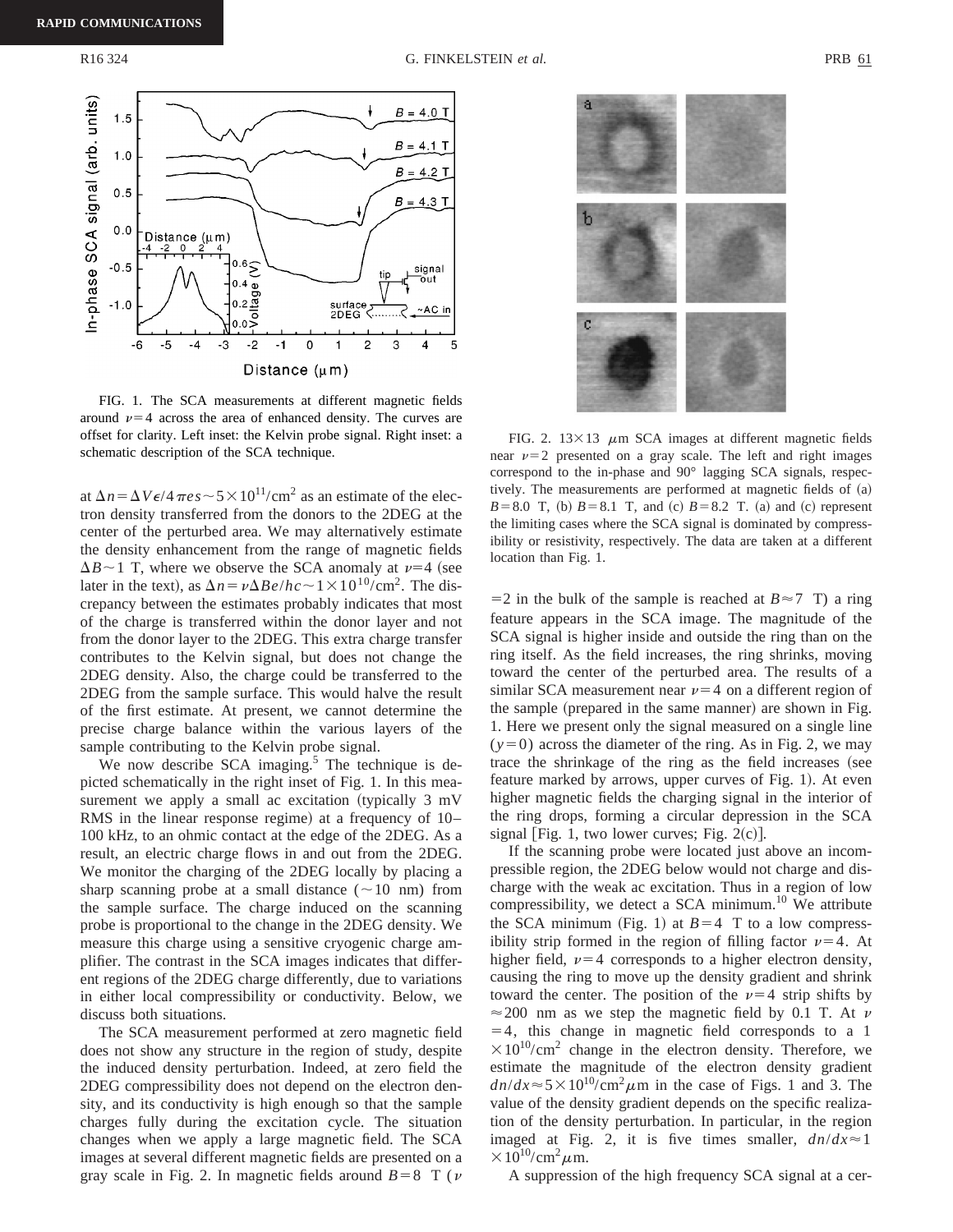

FIG. 3. The SCA signal across the  $\nu=4$  and  $\nu=2$  strips. The curves are offset for clarity. The data are taken at the same conditions as in Fig. 1. Lower inset: the in-phase and 90° lagging SCA signals at different frequencies around  $\nu=4$ . The vertical scale is the same for all frequencies. The 90° lagging signals are arbitrarily offset. Upper inset: a model diagram of the 2DEG charging.

tain region might be a result of either low compressibility or low conductivity. In the latter case, there is insufficient time to charge the region during the period of excitation. As the 2DEG longitudinal conductivity is very low in the vicinity of integer filling factors, this possibility must be examined carefully. To distinguish between the two mechanisms we study both the in-phase and 90° lagging SCA signals as a function of frequency.

A negligible phase shifted signal and no frequency dependence were observed at the conditions of Fig. 1, upper curve. This is evidenced by the upper inset of Fig. 3, where the in-phase and 90° lagging SCA signals are shown for the same conditions at frequencies of 10, 30, and 100 kHz. We therefore conclude that the observed feature reflects a suppressed 2DEG compressibility at integer filling factor. However, in some other situations we do observe a phase shifted signal. Typically, at higher magnetic fields the SCA features appear both in-phase and 90° lagging from the excitation, this demonstrating that the 2DEG does not have enough time to fully charge during the excitation cycle.

Under conditions giving rise to a phase shift, a ringshaped feature in the 90° lagging signal accompanies the circular-shaped region of the suppressed in-phase SCA signal  $[Fig. 2(c)]$ . We interpret this pattern as resulting from incomplete charging of the interior of the circle through a poorly conducting integer  $\nu$  strip around it. This situation resembles an  $RC$  circuit with a variable  $R$  (upper inset, Fig. 3). Moving the scanning probe toward the regions in the interior of the strip increases the effective resistance. This causes the measured in-phase signal to steadily decrease to zero, while the 90° lagging signal first increases from zero and then decreases back to zero level. In such circumstances, it is difficult to extract separately the conductivity and compressibility information from the signal. We have performed extensive numerical modeling allowing us to reproduce the major features observed in Fig.  $1.^{11}$ 

We use the lowest curve of Fig. 1 to estimate the sensitivity of the SCA measurement. At this magnetic field the resistive strip at  $\nu=4$  prevents charging of the interior region, while the exterior region charges fully.<sup>10</sup> This difference in signal levels between the fully charging and noncharging regions may be taken as the measure of the degree of charging,  $S_0$ . We observe that the contrast in the low compressibility strip (Fig. 1, upper curve) reaches only about  $0.25 S<sub>0</sub>$ . Partially, the amplitude of the feature is reduced due to nonlocal response of the scanning probe, which is limited by the distance between the 2DEG and the surface. We estimate the largest possible ''smearing'' from the sharpest features observed in the experiment. Taking into account the resulting response function increases the actual depth of the SCA minimum at the  $\nu=4$  strip only up to 0.25  $S_0$ . We conclude that the 2DEG in the  $\nu=4$  strip remains partially compressible, and the large geometric capacitance causes charge to enter this region.

The SCA signal is proportional to the capacitance between the tip and the 2DEG. We crudely estimate the density of states (DOS) between Landau levels *D* by approximating the scanning probe and the 2DEG as a parallel plate capacitor.<sup>12</sup> The signal at the strip location is  $S(x) \propto 1/[d]$  $+ \epsilon h + \epsilon (4 \pi e^2 D)^{-1}$ , where  $d = 90$  nm is the 2DEG depth and  $h=10$  nm is the distance between the scanning probe and the surface.13 This accounts for the 25% decrease of the signal at the strip compared to the neighboring regions, where  $S(x) \propto 1/[d + \epsilon h]$ . The resulting *D* is ~30 times smaller than the zero magnetic field DOS. This result agrees with the values obtained from the measurements of the DOS between Landau levels performed on bulk 2DEG samples with lateral dimensions of  $\sim 100 \mu \text{m}^{14}$  Our observation demonstrates that the nonzero DOS in the cyclotron gap is established on length scales smaller than the strip width.

The low compressibility strip discussed above for the filling factor  $\nu=4$  reappears at filling factors  $\nu=2$  and 6 (not shown). We compare the strips at  $\nu=2$  and 4 in Fig. 3. Their measured widths are at least  $w \sim 0.6$   $\mu$ m and  $\sim 0.4$   $\mu$ m, respectively, as extracted by the eye from the flat portion of the SCA minima. These values represent conservative estimates; detailed curve fitting yields widths up to 30% greater.<sup>11</sup> The measured widths are significantly larger than predicted by the theory.<sup>3</sup> Indeed, taking  $dn/dx \approx 5$  $\times 10^{10}$ /cm<sup>2</sup> $\mu$ m from Fig. 1, we obtain from Eq. 20 of Ref. 3 the widths  $w_0$  of 0.23  $\mu$ m and 0.17  $\mu$ m at *B*=8 T ( $\nu$  $=$  2) and *B*=4 T ( $\nu$ =4), respectively. In Fig. 2(a) the deviation is even more pronounced: the measured width of 2  $\mu$ m is four times larger than expected. We proceed now to show how this discrepancy may be qualitatively explained by considering a finite DOS localized between Landau  $levels.<sup>15</sup>$ 

Theory predicts that magnetic field should modify the electron distribution, so that within the incompressible strip the electron density is everywhere fixed at a level corresponding to an integer Landau level filling factor.<sup>3</sup> This picture relies on having zero DOS in the cyclotron gap and it requires alteration if the DOS is nonzero. In particular, the resulting screening should eliminate the region of *dn*/*dx*  $=0$ . Nevertheless, even in this case a low compressibility strip should be formed in the regions where the Fermi energy lies between the Landau levels and the DOS is low. If the